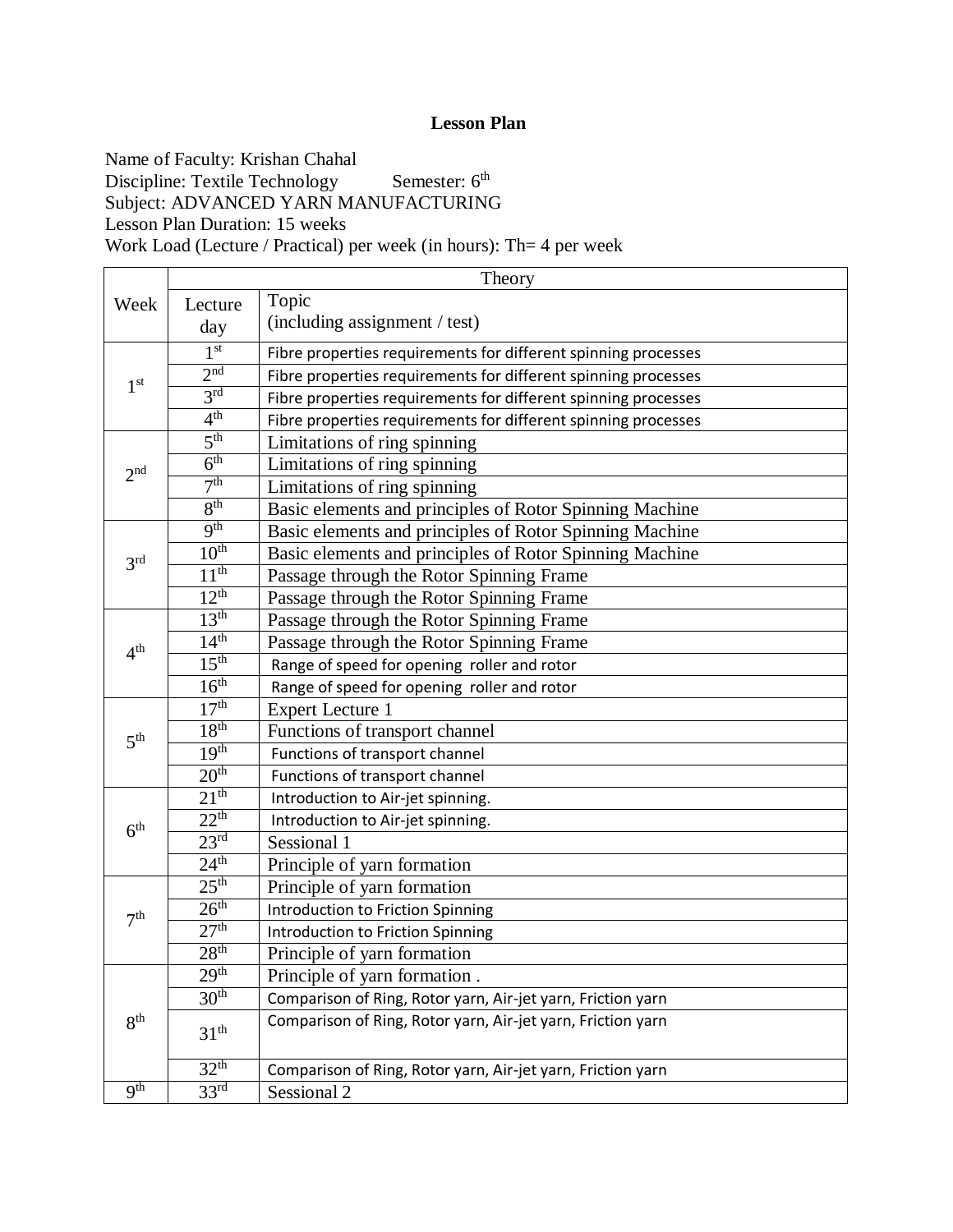|                  | 34 <sup>th</sup> | Introduction to texturing process.                                          |  |  |
|------------------|------------------|-----------------------------------------------------------------------------|--|--|
|                  | 35 <sup>th</sup> | Introduction to texturing process.                                          |  |  |
|                  | 36 <sup>th</sup> | Different texturing processes                                               |  |  |
|                  | 37 <sup>th</sup> | Different texturing processes                                               |  |  |
| 10 <sup>th</sup> | 38 <sup>th</sup> | <b>Expert Lecture 2</b>                                                     |  |  |
|                  | 39 <sup>th</sup> | Different texturing processes                                               |  |  |
|                  | 40 <sup>th</sup> | Different texturing processes                                               |  |  |
|                  | 41 <sup>th</sup> | Application and advantages of Textured Yearn                                |  |  |
| 11 <sup>th</sup> | $42^{\text{th}}$ | Application and advantages of Textured Yearn                                |  |  |
|                  | 43 <sup>th</sup> | Application and advantages of Textured Yearn                                |  |  |
|                  | 44 <sup>th</sup> | Fibre characteristics required for blending                                 |  |  |
|                  | 45 <sup>th</sup> | Fibre characteristics required for blending                                 |  |  |
| $12^{th}$        | 46 <sup>th</sup> | Fibre characteristics required for blending                                 |  |  |
|                  | 47 <sup>th</sup> | Recommended settings/modification of machinery in man-made fiber and blends |  |  |
|                  | 48 <sup>th</sup> | Recommended settings/modification of machinery in man-made fiber and blends |  |  |
|                  | 49 <sup>th</sup> | Recommended settings/modification of machinery in man-made fiber and blends |  |  |
|                  | 50 <sup>th</sup> | Recommended settings/modification of machinery in man-made fiber and blends |  |  |
| 13 <sup>th</sup> | 51 <sup>th</sup> | Sessional 3                                                                 |  |  |
|                  | 52 <sup>th</sup> | Information and objective of post spinning operation in man-made fiber      |  |  |
|                  |                  | production.                                                                 |  |  |
|                  | 53 <sup>th</sup> | Information and objective of post spinning operation in man-made fiber      |  |  |
|                  |                  | production.                                                                 |  |  |
| 14 <sup>th</sup> | 54 <sup>th</sup> | Introduction to drawing filament                                            |  |  |
|                  | 55 <sup>th</sup> | Introduction to drawing filament                                            |  |  |
|                  | 56 <sup>th</sup> | <b>Expert Lecture 3</b>                                                     |  |  |
|                  | 57 <sup>th</sup> | Introduction and concept of heat setting.                                   |  |  |
| 15 <sup>th</sup> | 58 <sup>th</sup> | Introduction and concept of heat setting.                                   |  |  |
|                  | 59 <sup>th</sup> | Object of heat setting                                                      |  |  |
|                  | 60 <sup>th</sup> | Object of heat setting                                                      |  |  |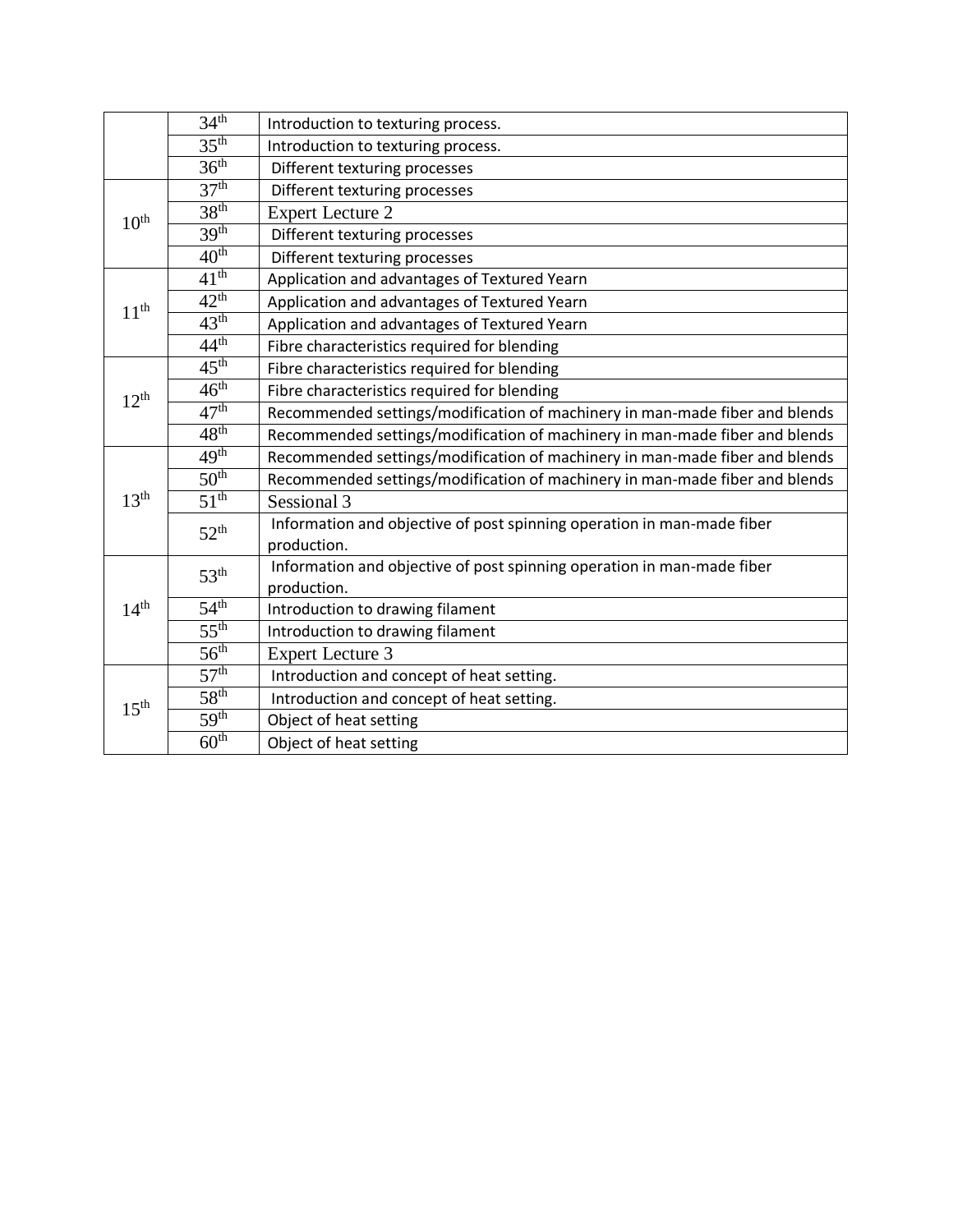Name of Faculty: GF3 Discipline: Textile Technology Semester: 6 Semester: 6<sup>th</sup> Subject: BASICS OF MANAGEMENT Lesson Plan Duration: 15 weeks Work Load (Lecture / Practical) per week (in hours): Th= 3 per week

|                  | <b>Theory</b>    |                                                                           |  |  |  |  |
|------------------|------------------|---------------------------------------------------------------------------|--|--|--|--|
| <b>Week</b>      | Lecture          | <b>Topic</b>                                                              |  |  |  |  |
|                  | day              | (including assignment / test)                                             |  |  |  |  |
|                  | 1 <sup>st</sup>  | Introduction, definition and importance of management                     |  |  |  |  |
| 1 <sup>st</sup>  | 2 <sup>nd</sup>  | Functions of Management: Planning, Organizing, Staffing                   |  |  |  |  |
|                  | 3 <sup>rd</sup>  | Functions of Management: Coordinating, Directing, Motivating, Controlling |  |  |  |  |
|                  | 4 <sup>th</sup>  | Concept and Structure of an organization                                  |  |  |  |  |
| 2 <sub>nd</sub>  | 5 <sup>th</sup>  | Line organization                                                         |  |  |  |  |
|                  | 6 <sup>th</sup>  | Functional organization                                                   |  |  |  |  |
|                  | 7 <sup>th</sup>  | Line and Functional organization                                          |  |  |  |  |
| 3 <sup>rd</sup>  | 8 <sup>th</sup>  | Top, middle and lower level management                                    |  |  |  |  |
|                  | 9 <sup>th</sup>  | Departmentalization Introduction and its advantages                       |  |  |  |  |
|                  | 10 <sup>th</sup> | Introduction and importance of Healthy Work Culture in organization       |  |  |  |  |
| 4 <sup>th</sup>  | 11 <sup>th</sup> | <b>Components of Culture</b>                                              |  |  |  |  |
|                  | 12 <sup>th</sup> | Importance of attitude, values and behaviour                              |  |  |  |  |
|                  | 13 <sup>th</sup> | <b>Expert Lecture 1</b>                                                   |  |  |  |  |
| 5 <sup>th</sup>  | 14 <sup>th</sup> | Behavioural Science - Individual and group behaviour                      |  |  |  |  |
|                  | 15 <sup>rd</sup> | Professional ethics – Concept and need of Professional Ethics             |  |  |  |  |
|                  | 16 <sup>th</sup> | Sessional 1                                                               |  |  |  |  |
| 6 <sup>th</sup>  | 17 <sup>th</sup> | Definition and Need of Leadership                                         |  |  |  |  |
|                  | 18 <sup>th</sup> | Qualities of a good leader                                                |  |  |  |  |
|                  | 19 <sup>th</sup> | Manager vs. leader                                                        |  |  |  |  |
| 7 <sup>th</sup>  | 20 <sup>th</sup> | Definition and characteristics of motivation                              |  |  |  |  |
|                  | 21 <sup>th</sup> | Factors affecting motivation                                              |  |  |  |  |
|                  | 22 <sup>th</sup> | Maslow's Need Hierarchy Theory of Motivation                              |  |  |  |  |
| 8 <sup>th</sup>  | 23 <sup>th</sup> | Maslow's Need Hierarchy Theory of Motivation                              |  |  |  |  |
|                  | 24 <sup>th</sup> | <b>Job Satisfaction</b>                                                   |  |  |  |  |
|                  | 25 <sup>th</sup> | Sessional 2                                                               |  |  |  |  |
| <b>9th</b>       | 26 <sup>th</sup> | Wage payment - Definition and types                                       |  |  |  |  |
|                  | 27 <sup>th</sup> | Incentives - Definition, need and types                                   |  |  |  |  |
|                  | 28 <sup>th</sup> | <b>Expert Lecture 2</b>                                                   |  |  |  |  |
| 10 <sup>th</sup> | 29 <sup>th</sup> | Factory Act 1948                                                          |  |  |  |  |
|                  | 30 <sup>th</sup> | Minimum Wages Act 1948                                                    |  |  |  |  |
|                  | 31 <sup>th</sup> | Human Resource Development: Introduction and objective                    |  |  |  |  |
| 11 <sup>th</sup> | 32 <sup>th</sup> | Manpower Planning, recruitment and selection                              |  |  |  |  |
|                  | 33 <sup>th</sup> | Performance appraisal methods                                             |  |  |  |  |
| $12^{th}$        | 34 <sup>th</sup> | Introduction, functions and objectives of material management             |  |  |  |  |
|                  | 35 <sup>th</sup> | Purchasing: definition and procedure                                      |  |  |  |  |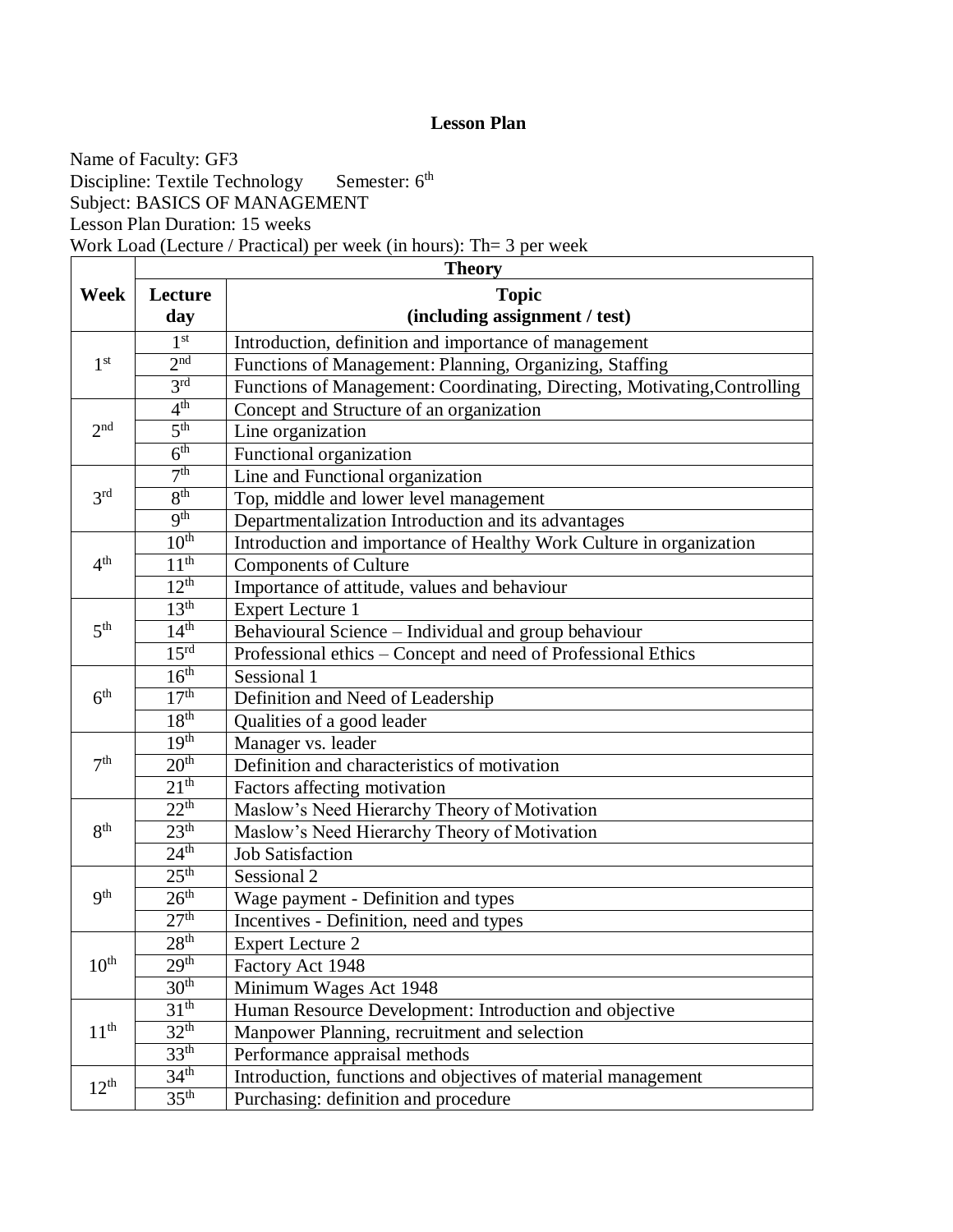|                                                         | 36 <sup>th</sup> | Just in time (JIT)                                               |  |  |  |
|---------------------------------------------------------|------------------|------------------------------------------------------------------|--|--|--|
| 13 <sup>th</sup>                                        | 37 <sup>th</sup> | Sessional 3                                                      |  |  |  |
|                                                         | 38 <sup>th</sup> | Marketing and Sales: Introduction, importance and its functions  |  |  |  |
|                                                         | 39 <sup>th</sup> | Difference between marketing and selling                         |  |  |  |
|                                                         | $40^{\rm th}$    | Expert lecture 3                                                 |  |  |  |
| $14^{\rm th}$                                           | $41^{\text{th}}$ | Advertisement- print media and electronic media                  |  |  |  |
|                                                         | $42^{\text{th}}$ | Market-Survey and Sales promotion                                |  |  |  |
| $43^{\text{th}}$<br>Financial Management – Introduction |                  |                                                                  |  |  |  |
| 1.5 <sup>th</sup>                                       | $44^{\text{th}}$ | Maintenance Management                                           |  |  |  |
|                                                         | $45^{\text{th}}$ | Customer Relationship Management (CRM), Total Quality Management |  |  |  |
|                                                         |                  | (TQM), Intellectual Property Rights (IPR)                        |  |  |  |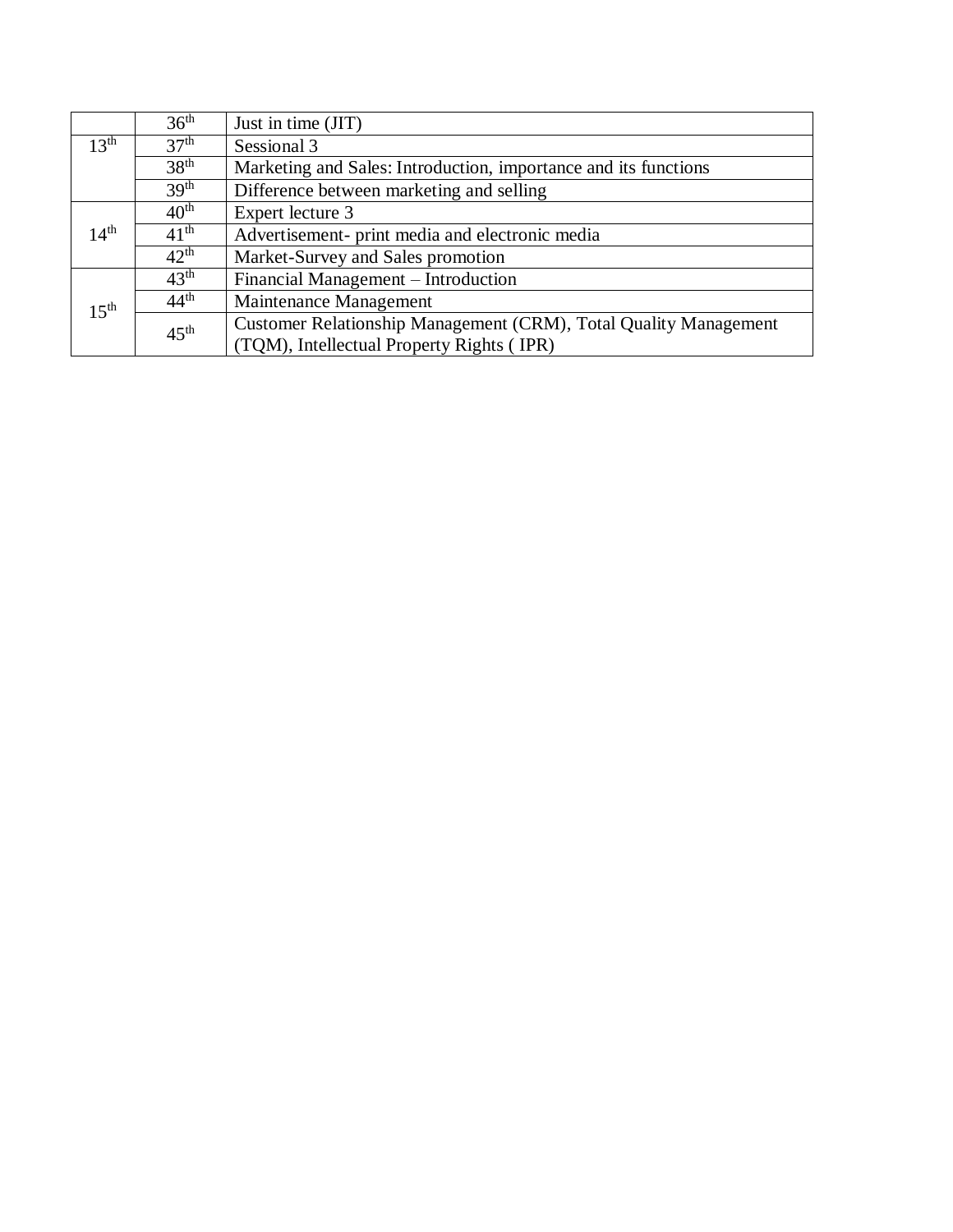Name of Faculty: GF3 Discipline: Textile Technology Semester: 6<sup>th</sup> Subject: COMPUTER APPLICATIONS IN TEXTILE TECHNOLOGY Lesson Plan Duration: 15 weeks Work Load (Practical) per week (in hours): pr =5

|                 | Practical        |                                                                                                          |  |  |
|-----------------|------------------|----------------------------------------------------------------------------------------------------------|--|--|
| Week            | Lecture          | Topic                                                                                                    |  |  |
|                 | day              | (including assignment / test)                                                                            |  |  |
|                 | 1 <sup>st</sup>  | Practice on any textile based software such as Textronics Wonder Weave, Scot                             |  |  |
|                 |                  | Weave, Ned Graphics etc.                                                                                 |  |  |
|                 | 2 <sup>nd</sup>  | Practice on any textile based software such as Textronics Wonder Weave, Scot                             |  |  |
| 1 <sup>st</sup> |                  | Weave, Ned Graphics etc.                                                                                 |  |  |
|                 | 3 <sup>rd</sup>  | Practice on any textile based software such as Textronics Wonder Weave, Scot                             |  |  |
|                 |                  | Weave, Ned Graphics etc.                                                                                 |  |  |
|                 | 4 <sup>th</sup>  | Practice on any textile based software such as Textronics Wonder Weave, Scot                             |  |  |
|                 |                  | Weave, Ned Graphics etc.                                                                                 |  |  |
|                 | 5 <sup>th</sup>  | Practice on any textile based software such as Textronics Wonder Weave, Scot                             |  |  |
|                 |                  | Weave, Ned Graphics etc.                                                                                 |  |  |
|                 | 6 <sup>th</sup>  | Practice on any textile based software such as Textronics Wonder Weave, Scot<br>Weave, Ned Graphics etc. |  |  |
| 2 <sup>nd</sup> |                  | Practice on any textile based software such as Textronics Wonder Weave, Scot                             |  |  |
|                 | 7 <sup>th</sup>  | Weave, Ned Graphics etc.                                                                                 |  |  |
|                 |                  | Practice on any textile based software such as Textronics Wonder Weave, Scot                             |  |  |
|                 | 8 <sup>th</sup>  | Weave, Ned Graphics etc.                                                                                 |  |  |
|                 |                  | Practice on any textile based software such as Textronics Wonder Weave, Scot                             |  |  |
|                 | 9 <sup>th</sup>  | Weave, Ned Graphics etc.                                                                                 |  |  |
|                 | $10^{\text{th}}$ | Practice on any textile based software such as Textronics Wonder Weave, Scot                             |  |  |
| 3 <sup>rd</sup> |                  | Weave, Ned Graphics etc.                                                                                 |  |  |
|                 | 11 <sup>th</sup> | Practice on any textile based software such as Textronics Wonder Weave, Scot                             |  |  |
|                 |                  | Weave, Ned Graphics etc.                                                                                 |  |  |
|                 | $12^{th}$        | Practice on any textile based software such as Textronics Wonder Weave, Scot                             |  |  |
|                 |                  | Weave, Ned Graphics etc.                                                                                 |  |  |
|                 | 13 <sup>th</sup> | <b>Operating CAD</b>                                                                                     |  |  |
| 4 <sup>th</sup> | 14 <sup>th</sup> | <b>Operating CAD</b>                                                                                     |  |  |
|                 | 15 <sup>th</sup> | <b>Operating CAD</b>                                                                                     |  |  |
|                 | 16 <sup>th</sup> | <b>Operating CAD</b>                                                                                     |  |  |
|                 | 17 <sup>th</sup> | <b>Expert Lecture 1</b>                                                                                  |  |  |
| 5 <sup>th</sup> | 18 <sup>th</sup> | Practical application of computer networks                                                               |  |  |
|                 | 19 <sup>th</sup> | Practical application of computer networks                                                               |  |  |
|                 | 20 <sup>th</sup> | Practical application of computer networks                                                               |  |  |
|                 | 21 <sup>th</sup> | Practical application of computer networks                                                               |  |  |
| 6 <sup>th</sup> | $22^{th}$        | Introduction to Corel Draw/Photoshop (latest)                                                            |  |  |
|                 | $23^{\text{rd}}$ | Introduction to Corel Draw/Photoshop (latest)                                                            |  |  |
|                 | 24 <sup>th</sup> | Introduction to Corel Draw/Photoshop (latest)                                                            |  |  |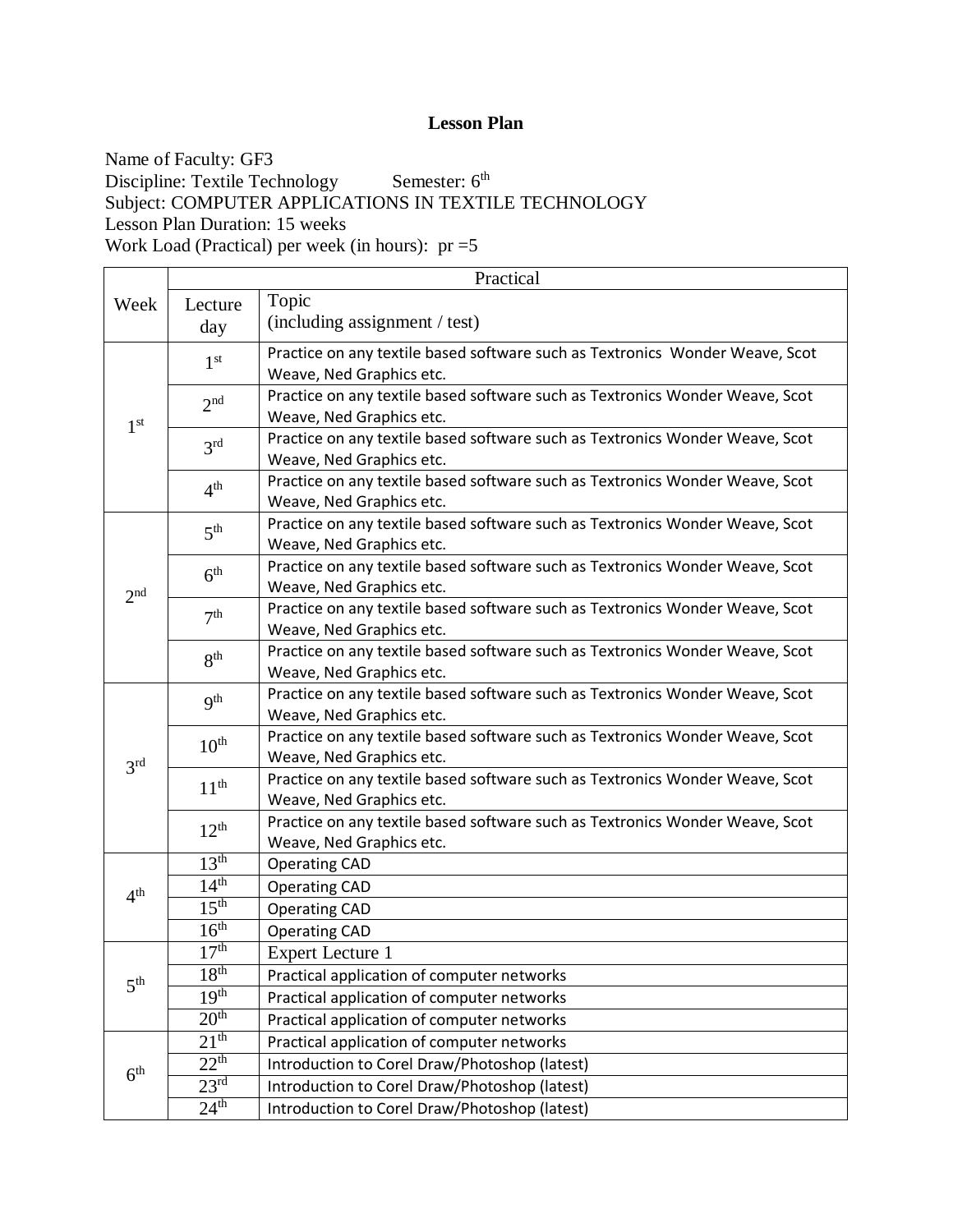| 7 <sup>th</sup>  | 25 <sup>th</sup> | Introduction to Corel Draw/Photoshop (latest)                                                           |
|------------------|------------------|---------------------------------------------------------------------------------------------------------|
|                  | 26 <sup>th</sup> | Introduction to Corel Draw/Photoshop (latest)                                                           |
|                  | 27 <sup>th</sup> | Introduction to Corel Draw/Photoshop (latest)                                                           |
|                  | 28 <sup>th</sup> | Introduction to Corel Draw/Photoshop (latest)                                                           |
|                  | 29 <sup>th</sup> | Introduction to Corel Draw/Photoshop (latest)                                                           |
|                  | 30 <sup>th</sup> | Introduction to Corel Draw/Photoshop (latest)                                                           |
| 8 <sup>th</sup>  | 31 <sup>th</sup> | Introduction to Corel Draw/Photoshop (latest)                                                           |
|                  | 32 <sup>th</sup> | Introduction to Corel Draw/Photoshop (latest)                                                           |
|                  | 33 <sup>rd</sup> | Sessional 2                                                                                             |
|                  | 34 <sup>th</sup> | Demonstration of computer networking its uses and applications in Textile<br><b>Technology machines</b> |
| 9 <sup>th</sup>  | 35 <sup>th</sup> | Demonstration of computer networking its uses and applications in Textile<br><b>Technology machines</b> |
|                  | 36 <sup>th</sup> | Demonstration of computer networking its uses and applications in Textile<br><b>Technology machines</b> |
|                  | 37 <sup>th</sup> | <b>Expert Lecture 2</b>                                                                                 |
|                  | 38 <sup>th</sup> | Demonstration of computer networking its uses and applications in Textile<br><b>Technology machines</b> |
| 10 <sup>th</sup> | 39 <sup>th</sup> | Demonstration of computer networking its uses and applications in Textile<br><b>Technology machines</b> |
|                  | 40 <sup>th</sup> | Demonstration of computer networking its uses and applications in Textile<br><b>Technology machines</b> |
|                  | 41 <sup>th</sup> | Sessional 1                                                                                             |
|                  |                  | Demonstration of computer networking its uses and applications in Textile                               |
|                  | $42^{\text{th}}$ | <b>Technology machines</b>                                                                              |
| 11 <sup>th</sup> | 43 <sup>th</sup> | Demonstration of computer networking its uses and applications in Textile                               |
|                  |                  | <b>Technology machines</b>                                                                              |
|                  | 44 <sup>th</sup> | Demonstration of computer networking its uses and applications in Textile                               |
|                  |                  | <b>Technology machines</b>                                                                              |
|                  | 45 <sup>th</sup> | Demonstration of computer networking its uses and applications in Textile                               |
|                  |                  | Technology machines                                                                                     |
|                  | $46^{\text{th}}$ | Demonstration of computer networking its uses and applications in Textile                               |
| $12^{th}$        |                  | <b>Technology machines</b>                                                                              |
|                  | 47 <sup>th</sup> | Demonstration of computer networking its uses and applications in Textile                               |
|                  |                  | Technology machines                                                                                     |
|                  | 48 <sup>th</sup> | Demonstration of computer networking its uses and applications in Textile<br>Technology machines        |
|                  | 49 <sup>th</sup> | Sessional 3                                                                                             |
| 13 <sup>th</sup> | 50 <sup>th</sup> | Demonstration of CAM Computer Aided Manufacturing through visit to mills                                |
|                  | 51 <sup>th</sup> | Demonstration of CAM Computer Aided Manufacturing through visit to mills                                |
|                  | $52^{\text{th}}$ | Demonstration of CAM Computer Aided Manufacturing through visit to mills                                |
|                  | 53 <sup>th</sup> | Expert lecture 3                                                                                        |
|                  | $54^{\text{th}}$ | Demonstration of CAM Computer Aided Manufacturing through visit to mills                                |
| 14 <sup>th</sup> | 55 <sup>th</sup> | Demonstration of CAM Computer Aided Manufacturing through visit to mills                                |
|                  | 56 <sup>th</sup> |                                                                                                         |
|                  |                  | Demonstration of CAM Computer Aided Manufacturing through visit to mills                                |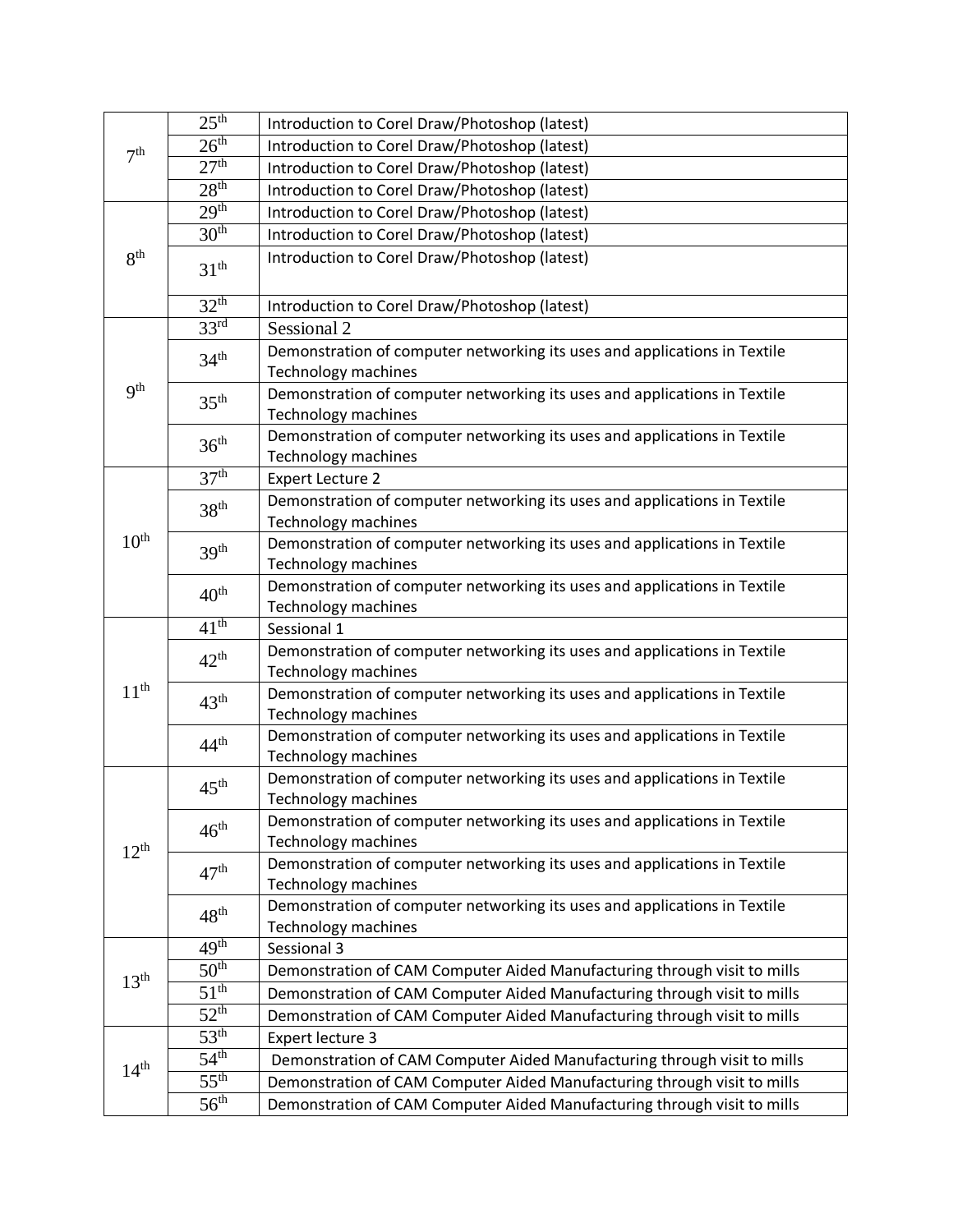| $15^{\text{th}}$ | 57 <sup>th</sup> | Demonstration of CAM Computer Aided Manufacturing through visit to mills |
|------------------|------------------|--------------------------------------------------------------------------|
|                  | 58 <sup>th</sup> | Demonstration of CAM Computer Aided Manufacturing through visit to mills |
|                  | 5Q <sup>th</sup> | Demonstration of CAM Computer Aided Manufacturing through visit to mills |
|                  | 60 <sup>th</sup> | Demonstration of CAM Computer Aided Manufacturing through visit to mills |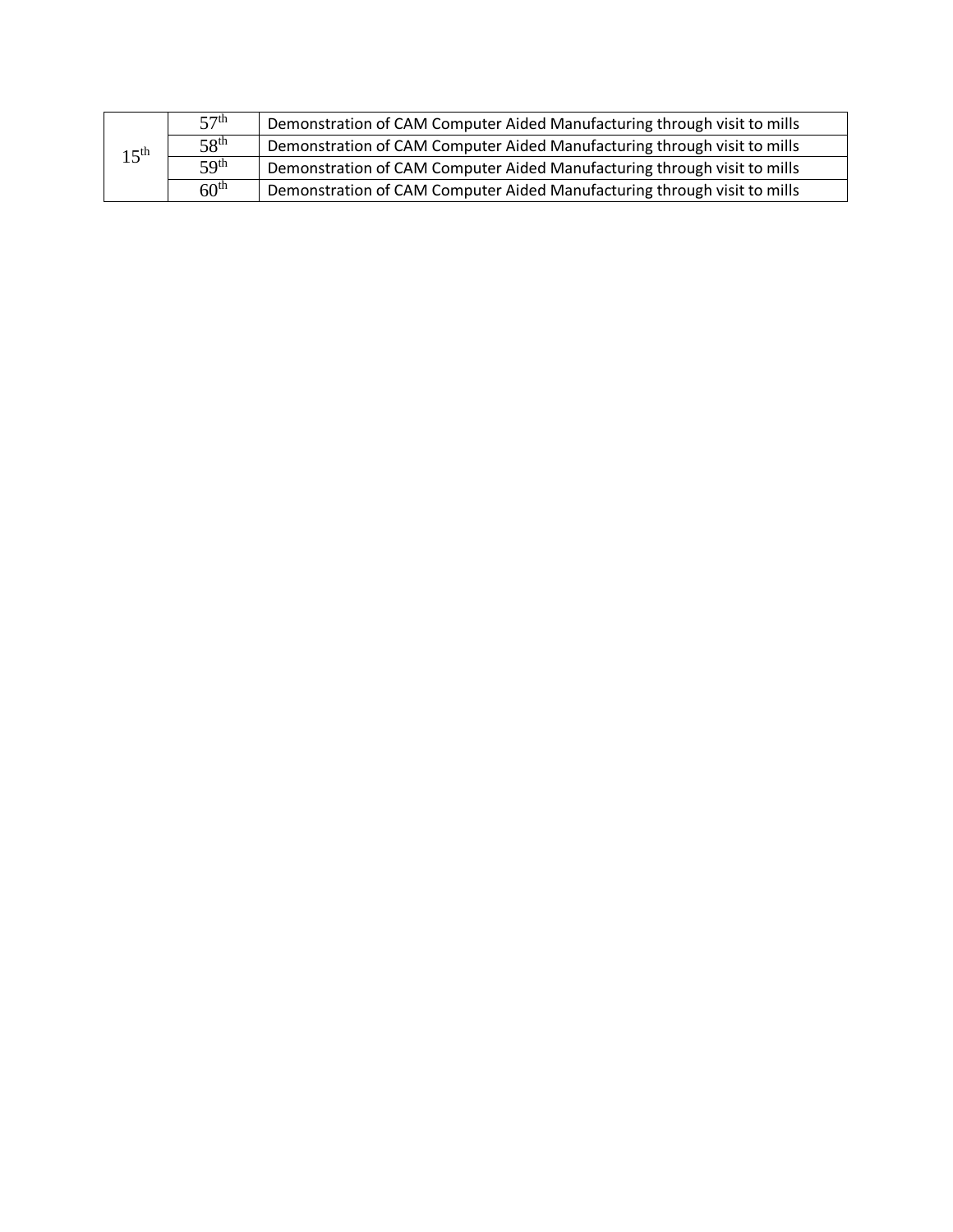Name of Faculty: Puneet Garg (Theory), G4 (Practical G1 & G2) Discipline: Textile Technology Semester: 6<sup>th</sup> Subject: TEXTILE TESTING AND QUALITY CONTROL– II Lesson Plan Duration: 15 weeks Work Load (Lecture / Practical) per week (in hours): Th= 4 , pr =5

|                 | Theory           |                                                                                     | Practical       |                                                                                |
|-----------------|------------------|-------------------------------------------------------------------------------------|-----------------|--------------------------------------------------------------------------------|
| Week            | Lecture          | Topic                                                                               | Practical       |                                                                                |
|                 | day              | (including assignment / test)                                                       | day             | Topic                                                                          |
|                 | 1 <sup>st</sup>  | Fabric strength testing by Tensile                                                  |                 |                                                                                |
|                 |                  | <b>Strength Tester</b>                                                              |                 |                                                                                |
|                 | 2 <sup>nd</sup>  | Fabric strength testing by Tensile                                                  |                 | Tensile Strength Testing of                                                    |
| 1 <sup>st</sup> |                  | <b>Strength Tester</b>                                                              | 1 <sup>st</sup> | Fabrics                                                                        |
|                 | 3 <sup>rd</sup>  | Fabric strength testing by Tensile                                                  |                 |                                                                                |
|                 |                  | <b>Strength Tester</b>                                                              |                 |                                                                                |
|                 | 4 <sup>th</sup>  | Fabric strength testing by Tensile                                                  |                 |                                                                                |
|                 |                  | <b>Strength Tester</b>                                                              |                 |                                                                                |
|                 | 5 <sup>th</sup>  | Tearing Strength Tester for Umbrella                                                |                 |                                                                                |
|                 |                  | and Parachute failure                                                               |                 |                                                                                |
|                 | 6 <sup>th</sup>  | Tearing Strength Tester for Umbrella                                                |                 | Find out bursting strength of                                                  |
| 2 <sup>nd</sup> |                  | and Parachute failure                                                               | 2 <sup>nd</sup> | fabric by Hydraulic Strength                                                   |
|                 | 7 <sup>th</sup>  | Tearing Strength Tester for Umbrella                                                |                 | <b>Tester</b>                                                                  |
|                 |                  | and Parachute failure                                                               |                 |                                                                                |
|                 | 8 <sup>th</sup>  | Tearing Strength Tester for Umbrella                                                |                 |                                                                                |
|                 |                  | and Parachute failure                                                               |                 |                                                                                |
|                 | 9 <sup>th</sup>  | Tearing Strength Tester for Umbrella                                                |                 | Find out bursting strength of<br>fabric by Hydraulic Strength<br><b>Tester</b> |
|                 |                  | and Parachute failure                                                               |                 |                                                                                |
|                 | 10 <sup>th</sup> | Tearing Strength Tester for Umbrella                                                | 3 <sup>rd</sup> |                                                                                |
| 3 <sup>rd</sup> |                  | and Parachute failure                                                               |                 |                                                                                |
|                 | 11 <sup>th</sup> | Bursting strength testing of fabric by                                              |                 |                                                                                |
|                 |                  | <b>Hydraulic Bursting Strength Tester</b>                                           |                 |                                                                                |
|                 | $12^{th}$        | Bursting strength testing of fabric by                                              |                 |                                                                                |
|                 |                  | <b>Hydraulic Bursting Strength Tester</b>                                           |                 |                                                                                |
|                 | 13 <sup>th</sup> | Bursting strength testing of fabric by                                              |                 | Find out fabric thickness by<br>thickness tester.                              |
|                 |                  | <b>Hydraulic Bursting Strength Tester</b>                                           |                 |                                                                                |
|                 | 14 <sup>th</sup> | Bursting strength testing of fabric by                                              |                 |                                                                                |
| 4 <sup>th</sup> |                  | <b>Hydraulic Bursting Strength Tester</b>                                           | 4 <sup>th</sup> |                                                                                |
|                 | 15 <sup>th</sup> | Bursting strength testing of fabric by                                              |                 |                                                                                |
|                 | 16 <sup>th</sup> | <b>Hydraulic Bursting Strength Tester</b>                                           |                 |                                                                                |
|                 |                  | Bursting strength testing of fabric by                                              |                 |                                                                                |
|                 |                  | <b>Hydraulic Bursting Strength Tester</b><br>Bursting strength testing of fabric by |                 |                                                                                |
| 5 <sup>th</sup> | 17 <sup>th</sup> | <b>Hydraulic Bursting Strength Tester</b>                                           | 5 <sup>th</sup> | Find out air permeability of                                                   |
|                 | 18 <sup>th</sup> |                                                                                     |                 | fabric by Air Permeability                                                     |
|                 |                  | <b>Expert Lecture 1</b>                                                             |                 |                                                                                |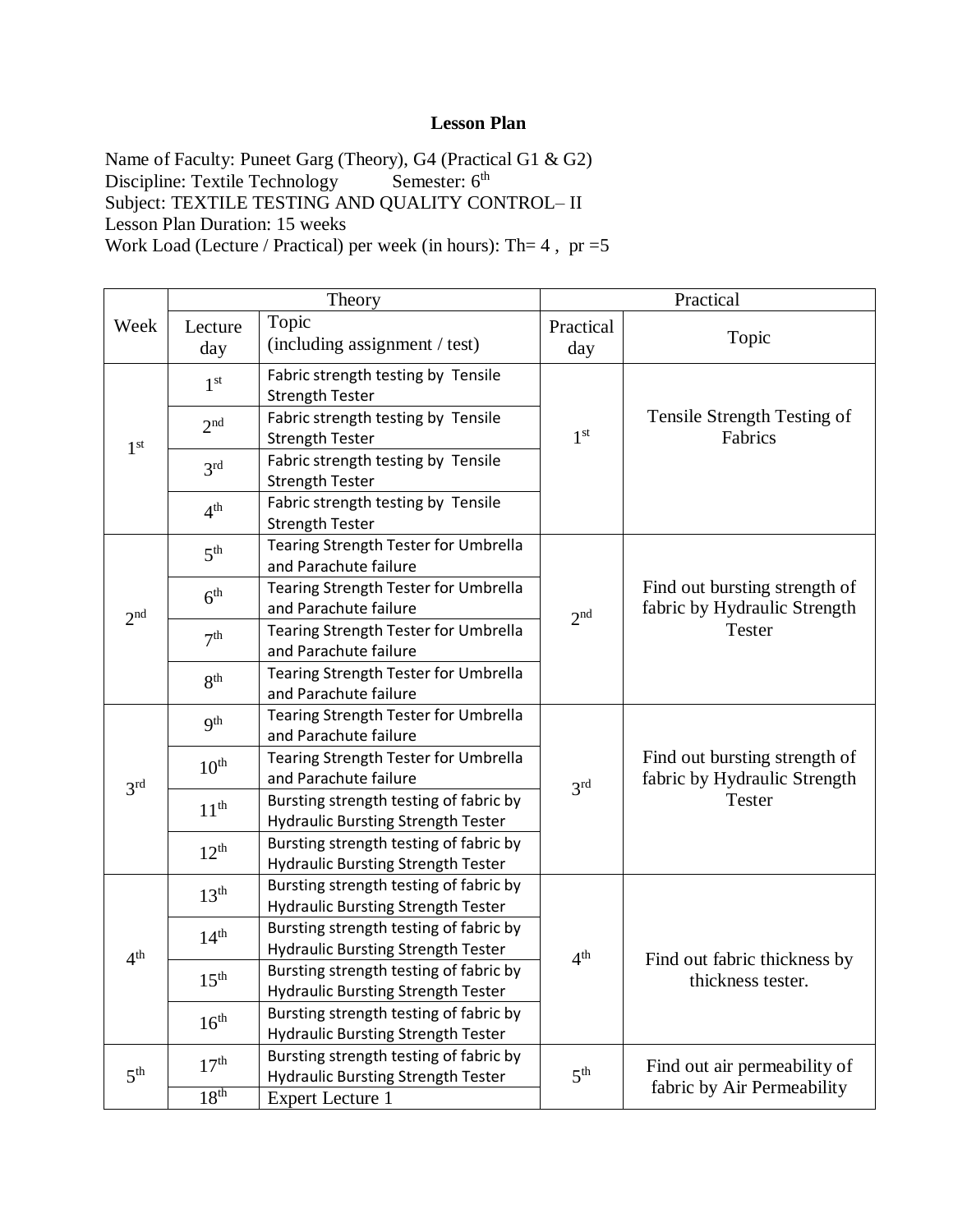|                  |                  |                                       |                  | <b>Tester</b>                                |
|------------------|------------------|---------------------------------------|------------------|----------------------------------------------|
|                  | 19 <sup>th</sup> | Fabric thickness testing by thickness |                  |                                              |
|                  |                  | tester                                |                  |                                              |
|                  | 20 <sup>th</sup> | Fabric thickness testing by thickness |                  |                                              |
|                  |                  | tester                                |                  |                                              |
|                  | 21 <sup>th</sup> | Sessional 1                           |                  |                                              |
|                  |                  |                                       |                  |                                              |
|                  | 22 <sup>th</sup> | Definition of air permeability, air   |                  |                                              |
|                  |                  | resistance                            |                  | Find out Crease Recovery of                  |
| 6 <sup>th</sup>  |                  | Porosity Measurement of               | 6 <sup>th</sup>  | fabric by Crease Recovery                    |
|                  | 23 <sup>rd</sup> | permeability by Shirley Air           |                  | <b>Tester</b>                                |
|                  |                  | <b>Permeability Tester</b>            |                  |                                              |
|                  |                  | Porosity Measurement of               |                  |                                              |
|                  | 24 <sup>th</sup> | permeability by Shirley Air           |                  |                                              |
|                  |                  | Permeability Tester                   |                  |                                              |
|                  | 25 <sup>th</sup> | Measurement of crease recovery        |                  |                                              |
|                  |                  | by Shirley Crease Recovery Tester     |                  | Find out serviceability of                   |
|                  | 26 <sup>th</sup> | Measurement of crease recovery        |                  | fabric by abrasion tester - Use              |
|                  |                  | by Shirley Crease Recovery Tester     |                  | of Drapemeter - Stiffness                    |
| 7 <sup>th</sup>  |                  | Abrasion resistance and               | 7 <sup>th</sup>  | Tester - Drapemeter                          |
|                  | 27 <sup>th</sup> | serviceability, wear and abrasion     |                  |                                              |
|                  |                  | test on fabrics.                      |                  |                                              |
|                  | 28 <sup>th</sup> | Measurement of serviceability by      |                  |                                              |
|                  |                  | <b>Abrasion Tester</b>                |                  |                                              |
|                  | 29 <sup>th</sup> | Stiffness, Handle & drape of          |                  |                                              |
|                  |                  | fabric                                |                  |                                              |
|                  | 30 <sup>th</sup> | Definition of crimp                   |                  |                                              |
| 8 <sup>th</sup>  | 31 <sup>th</sup> | measurement of warp and weft          | 8 <sup>th</sup>  | Find out crimp in warp and<br>weft of fabric |
|                  |                  | crimp in fabric by crimpmeter         |                  |                                              |
|                  | 32 <sup>th</sup> | measurement of warp and weft          |                  |                                              |
|                  |                  | crimp in fabric by crimpmeter         |                  |                                              |
|                  | 33 <sup>rd</sup> | Sessional <sub>2</sub>                |                  |                                              |
|                  | 34 <sup>th</sup> | Fabric shrinkage relaxation and       |                  |                                              |
| q <sup>th</sup>  |                  | felting                               | 9 <sup>th</sup>  | Shrinkage test by                            |
|                  | 35 <sup>th</sup> | Measurement of fabric shrinkage       |                  | Launderometer and Template                   |
|                  | 36 <sup>th</sup> | Flammability test for fabrics         |                  |                                              |
|                  | 37 <sup>th</sup> | Flammability test for fabrics         |                  |                                              |
| 10 <sup>th</sup> | 38 <sup>th</sup> | Fabric cover and its relation with    |                  |                                              |
|                  |                  | fabric properties                     |                  | Flammability test by                         |
|                  | 39 <sup>th</sup> | Fabric cover and its relation with    | 10 <sup>th</sup> | <b>Flammability Testers</b>                  |
|                  |                  | fabric properties                     |                  |                                              |
|                  | 40 <sup>th</sup> | Methods of determination of colour    |                  |                                              |
|                  |                  | fastness to Washing perspiration      |                  |                                              |
|                  |                  | (acidic and alkaline)                 |                  |                                              |
| 11 <sup>th</sup> | 41 <sup>th</sup> | Methods of determination of colour    |                  |                                              |
|                  |                  | fastness to Washing perspiration      |                  |                                              |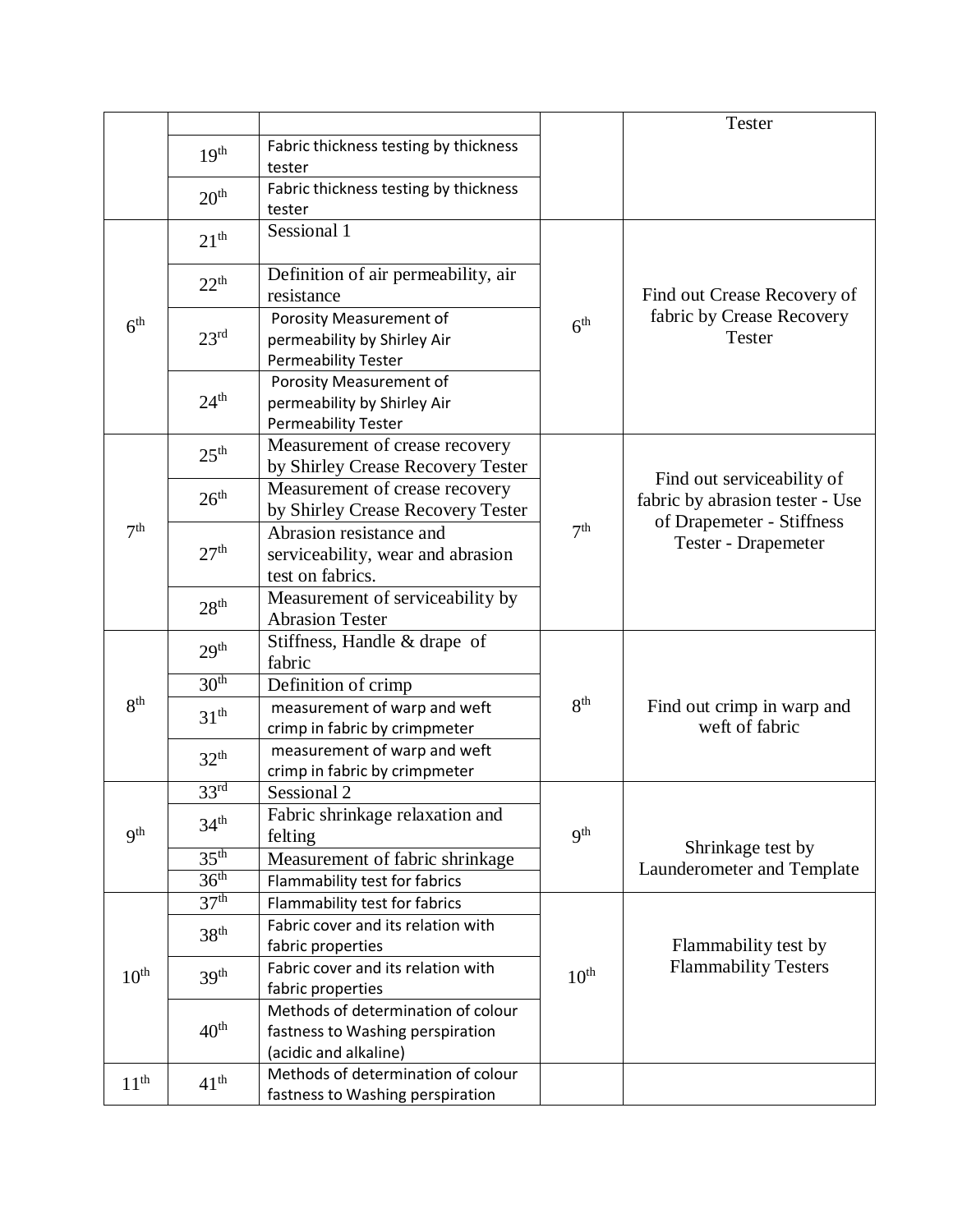|                  |                  | (acidic and alkaline)               |                  | Colour fastness of fabric:                          |
|------------------|------------------|-------------------------------------|------------------|-----------------------------------------------------|
|                  |                  | Methods of determination of colour  | 11 <sup>th</sup> | Washing-Launderometer                               |
|                  | $42^{\text{th}}$ | fastness to Washing perspiration    |                  | Perspiration $-$ by                                 |
|                  |                  | (acidic and alkaline)               |                  | Persperometer                                       |
|                  |                  | Methods of determination of colour  |                  |                                                     |
|                  | 43 <sup>th</sup> | fastness to Washing perspiration    |                  |                                                     |
|                  |                  | (acidic and alkaline)               |                  |                                                     |
|                  |                  | Methods of determination of colour  |                  |                                                     |
|                  | $44^{\text{th}}$ | fastness to Washing perspiration    |                  |                                                     |
|                  |                  | (acidic and alkaline)               |                  |                                                     |
|                  | $45^{\text{th}}$ | rubbing (dry and wet)               |                  | Rubbing (dry $\&$ wet) – Crock                      |
| $12^{th}$        | $46^{\text{th}}$ | rubbing (dry and wet)               | $12^{th}$        | meter Light – Light fastness                        |
|                  | 47 <sup>th</sup> | rubbing (dry and wet)               |                  | tester Sublimation -                                |
|                  | 48 <sup>th</sup> | light and sublimation               |                  | <b>Sublimation Tester</b>                           |
|                  | 49 <sup>th</sup> | light and sublimation               |                  |                                                     |
|                  | 50 <sup>th</sup> | Blend tests by solubility methods   |                  |                                                     |
| 13 <sup>th</sup> | 51 <sup>th</sup> | Blend tests by solubility methods   | 13 <sup>th</sup> | Blend testing by chemical<br>(Solubility) method.   |
|                  | $52^{\text{th}}$ | Wettability test for fabric water   |                  |                                                     |
|                  |                  | proofing and shower proofing        |                  |                                                     |
|                  | 53 <sup>th</sup> | Wettability test for fabric water   |                  |                                                     |
|                  |                  | proofing and shower proofing        |                  |                                                     |
|                  | 54 <sup>th</sup> | Drop penetration test. Spray test   |                  |                                                     |
| 14 <sup>th</sup> | $55^{th}$        | Test for Pilling of Fabric by using | 14 <sup>th</sup> | Findout pilling by ICI pill box<br>(Pilling Tester) |
|                  |                  | <b>Pilling Tester</b>               |                  |                                                     |
|                  | 56 <sup>th</sup> | Test for Pilling of Fabric by using |                  |                                                     |
|                  |                  | <b>Pilling Tester</b>               |                  |                                                     |
|                  | 57 <sup>th</sup> | Importance of evenness in yarn.     |                  | Uster classimate testing.                           |
|                  |                  | Short term                          |                  |                                                     |
|                  | 58 <sup>th</sup> | Importance of evenness in yarn.     |                  |                                                     |
|                  |                  | Short term                          |                  |                                                     |
| 15 <sup>th</sup> |                  | Periodic and non-periodic           | 15 <sup>th</sup> |                                                     |
|                  | 59 <sup>th</sup> | irregularities. Causes and remedies |                  |                                                     |
|                  |                  | for yarn unevenness                 |                  |                                                     |
|                  |                  | Periodic and non-periodic           |                  |                                                     |
|                  | 60 <sup>th</sup> | irregularities. Causes and remedies |                  |                                                     |
|                  |                  | for yarn unevenness                 |                  |                                                     |